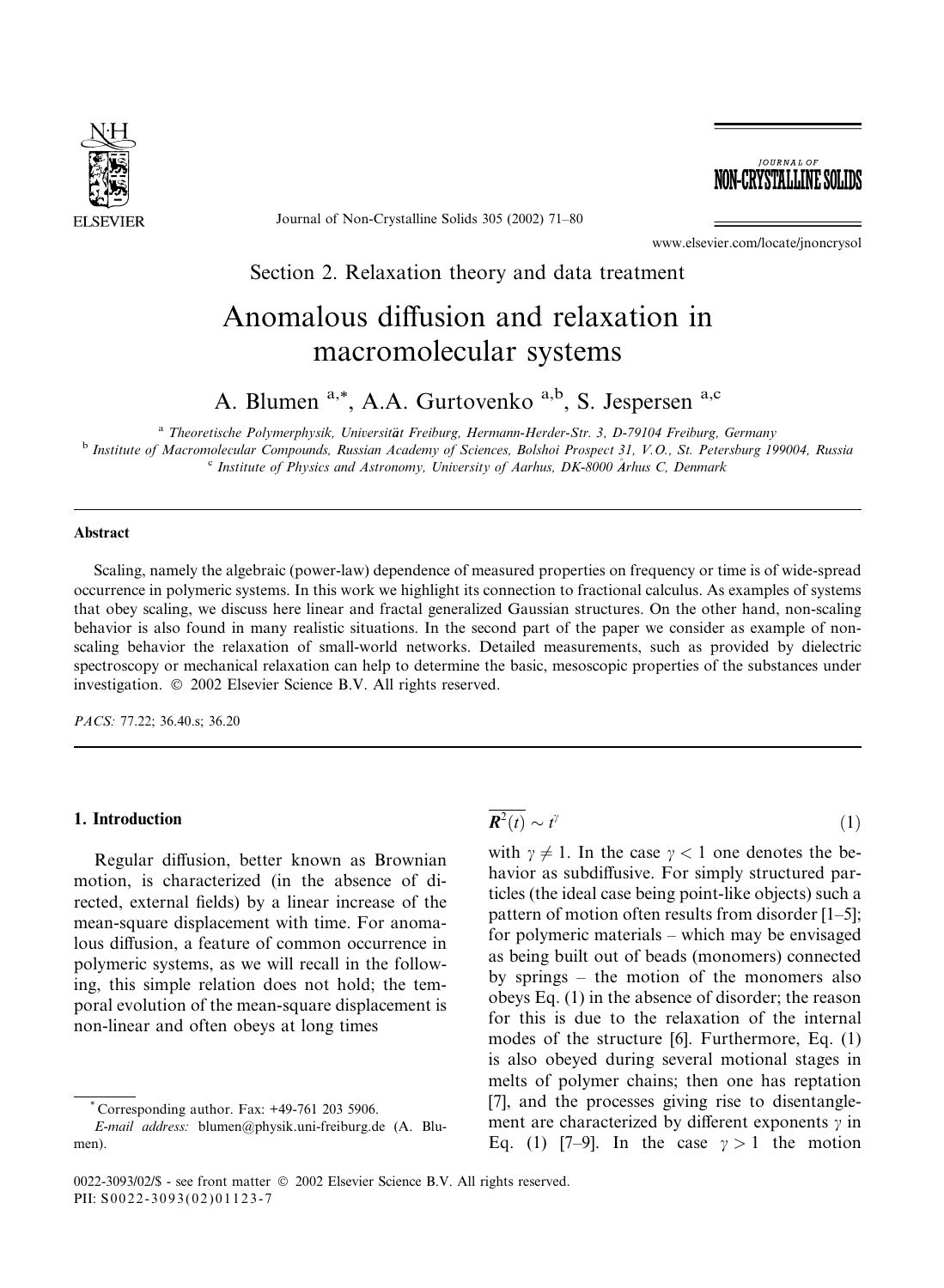is termed superdiffusive. Classical examples for superdiffusive behavior are furnished by the motion of particles in turbulent flows [4,10] and by the motion of polymers in layered flows [11].

In recent times, besides the classical way of describing anomalous diffusion via continuous time random walks (CTRW) and Lévy-walks models [1–4,10,12–16], also descriptions based on fractional derivatives have attracted much interest [17,18]. In this article we will stress the fact, by following the developments outlined in Refs. [19,20], that anomalous diffusion in the scaling form of Eq. (1) is closely connected to heuristic descriptions based on fractional derivatives. As we proceed to show, such relations are particularly useful because they allow to invert in a simple way the integral expressions which follow from the theory of linear response. Such transformations, however, do not hold when the anomaly does not have a power-law character.

In order to show that such non-power-law (non-scaling) behaviors can readily appear in more complex, network-type situations, we focus on small-world networks (SWN), and analyse their response to external fields. In so doing we keep in mind that most measurements are performed in the frequency-domain; we exemplify our findings with expressions typical for mechanical relaxation and for dielectric spectroscopy.

Before turning to specific examples we note that in many instances, such as in the presence of a constant, non-zero electric field (say, oriented along the y-axis), Eq.  $(1)$  turns out to be equivalent [8,20,21] to the relation

$$
\overline{Y(t)} \sim t^{\gamma},\tag{2}
$$

where we have  $\mathbf{R} = (X, Y, Z)$ .

# 2. Fractional derivatives and their connection to anomalous dynamics

In order to model the viscoelastic properties of polymers one may start by combininga springand a dashpot sequentially. Denoting by  $\sigma$  the stress and by  $\varepsilon$  the strain one has for the spring

$$
\sigma_1(t) = E \varepsilon_1(t) \tag{3}
$$

and for the dashpot

$$
\sigma_2(t) = \eta \frac{\mathrm{d}\varepsilon_2(t)}{\mathrm{d}t},\tag{4}
$$

where E is related to Young's modulus and  $\eta$  to the viscosity. The sequential arrangement of spring and dashpot is the so-called Maxwell model [22], whose constitutive equation reads

$$
\sigma + \tau \frac{d\sigma}{dt} = \tau E \frac{d\varepsilon}{dt}
$$
 (5)

with  $\tau = \eta/E$ . The response of  $\sigma(t)$  to a stepwise change in  $\varepsilon(t)$ , i.e. to  $\varepsilon(t) = \varepsilon_0 \theta(t)$  is called the relaxation modulus  $G(t)$ . For the Maxwell model one has from Eq. (5), see also Ref. [22],

$$
G(t) = E\varepsilon_0 e^{-t/\tau}.
$$
\n(6)

Relaxation measurements are often performed in the frequency,  $\omega$ -domain, and not in the timedomain. Exemplarily, one often measures the storage modulus

$$
G'(\omega) \equiv \omega \int_0^\infty G(t) \sin(\omega t) dt \tag{7}
$$

and the loss modulus

$$
G''(\omega) \equiv \omega \int_0^\infty G(t) \cos(\omega t) dt,
$$
\n(8)

which in the case of the Maxwell model read

$$
G'(\omega) = \frac{(\omega \tau)^2}{(\omega \tau)^2 + 1} E \varepsilon_0 \tag{9}
$$

and

$$
G''(\omega) = \frac{\omega \tau}{(\omega \tau)^2 + 1} E \varepsilon_0.
$$
 (10)

Unfortunately, detailed measurements show that many polymers do not obey such forms [19,20]. The behavior of many classes of polymers is much better described by changing the derivatives in the constitutive equation, Eq. (5) to fractional derivatives. As a reminder, one has as defining relation for fractional derivation the Riemann–Liouville expression

$$
\frac{\mathrm{d}^{\alpha} f}{\mathrm{d}t^{\alpha}} \equiv \frac{1}{\Gamma(-\alpha)} \int_0^t \frac{f(\tilde{t})}{(t-\tilde{t})^{\alpha+1}} \,\mathrm{d}\tilde{t}.\tag{11}
$$

 $\Gamma(z)$  in Eq. (11) is the Gamma-function, and the expression extends the (integer) recursive integra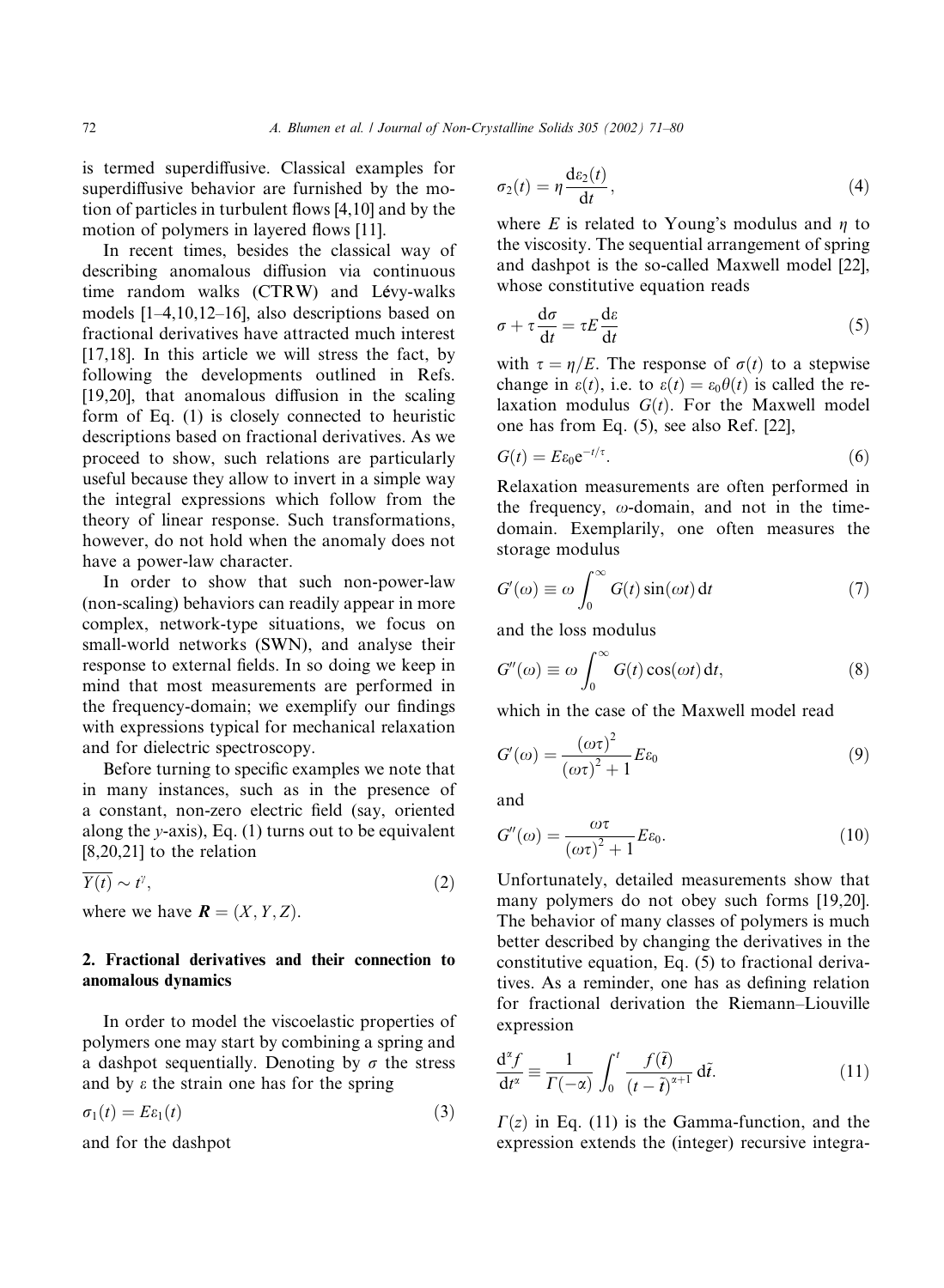tion to the domain of real  $\alpha$ ; differentiation is obeyed for  $\alpha > 0$ , integration for  $\alpha < 0$ . Since we focus on polymers we are in the case of subdiffusive motion, see Section 1, so that  $\alpha$  in Eq. (11) is bounded,  $0 < \alpha < 1$ . For technical reasons and because of an intimate relation to linear response we prefer to extend in Eq. (11) the lower integration limit to  $-\infty$ ; in this way we obtain the Weyl-form of fractional calculus [23]. For the Weyl-calculus in general the differentiation rule

$$
\frac{\mathrm{d}^{\alpha} f}{\mathrm{d}t^{\alpha}} = \frac{\mathrm{d}^{\beta}}{\mathrm{d}t^{\beta}} \left( \frac{\mathrm{d}^{\alpha-\beta} f}{\mathrm{d}t^{\alpha-\beta}} \right) \tag{12}
$$

holds, when one restricts conveniently the set of functions  $f$  [23]. Now it turns out that replacing the usual derivatives by Weyl-fractional derivatives in the constitutive equation of the Maxwell-model, Eq. (5), leads to

$$
\sigma(t) + \tau^{\alpha-\beta} \frac{d^{\alpha-\beta}\sigma(t)}{dt^{\alpha-\beta}} = \tau^{\alpha} E \frac{d^{\alpha}\varepsilon(t)}{dt^{\alpha}} \quad (\text{with } \alpha > \beta). \tag{13}
$$

Distinct from Eq. (5) it turns out that Eq. (13) offers an excellent description for many polymeric substances, see Refs. [19,20] for details. As we proceed to show, the underlying reason for the success of Eq. (13) is the fact that it is intimately related to the scaling of the kernel of the response function; scaling, however, is wide-spread in polymer physics.

We follow here the description of Ref. [20] in order to show that the Weyl-form of fractional calculus mirrors in a powerful mathematical way the behavior of materials whose internal processes obey algebraic decays. Denoting by  $\Phi(t)$  the response of the system to an external perturbation  $\Psi(t)$ , one can express the relation between these two functions in terms of  $\Phi_{s}(t)$ , the response of the system to a step perturbation  $\theta(t)$  of  $\Psi$ . In the framework of linear response one has, because of the superposition principle and of causality,

$$
\Phi(t) = \int_{-\infty}^{t} d\tilde{t} \Phi_{\rm s}(t - \tilde{t}) \frac{\mathrm{d} \Psi(\tilde{t})}{\mathrm{d} \tilde{t}}.
$$
\n(14)

In general Eq. (14) is difficult to invert, being an integral relation. However, for  $\Phi_s$  algebraic, i.e.

 $\Phi_{\rm s} \equiv [C/\Gamma(1-\alpha)](\tau_0/t)^{\alpha}$ , where  $0 < \alpha < 1$ , it follows that

$$
\Phi(t) = C\tau_0^{\alpha} \frac{1}{\Gamma(1-\alpha)} \int_{-\infty}^{t} \frac{d\tilde{t}}{(t-\tilde{t})^{\alpha}} \frac{d\Psi(\tilde{t})}{d\tilde{t}}
$$

$$
= C\tau_0^{\alpha} \frac{d^{\alpha}\Psi(t)}{dt^{\alpha}}, \qquad (15)
$$

where we used the repeated differentiation as given in Eq. (12). Clearly now, Eq. (15) can be readily inverted, since it is a simple fractional derivative. The inversion reads

$$
\Psi(t) = \frac{1}{C\tau_0^2} \frac{d^{-\alpha}\Phi(t)}{dt^{-\alpha}}.
$$
\n(16)

Evidently, one can simply read-off from Eq. (16), by inverting the argument leading from Eq.  $(14)$  to Eq. (15), that the response  $\Psi_s(t)$  to a step perturbation  $\theta(t)$  of  $\Phi$  is

$$
\Psi_{s}(t) = \frac{C^{-1}}{\Gamma(1+\alpha)} \left(\frac{t}{\tau_0}\right)^{\alpha} \quad \text{for } t > 0.
$$
 (17)

Alternatively, one can also verify that  $\Psi_s(t)$  corresponds indeed to  $\Phi(t) = \theta(t)$  by inserting  $\Psi_s(t)$ into the integral of Eq. (15). The integral turns then for  $t > 0$  into the Beta function  $B(1 - \alpha, \alpha) =$  $\Gamma(1-\alpha)\Gamma(\alpha)$ , see Eqs. 3.191(3) and 8.384 of Ref. [24], from which  $\Phi(t) = \theta(t)$  follows.

Eq. (17) makes clear that now the strain (extension) of the object under an external stress (force) obeys, due to  $0 < \alpha < 1$ , just the subdiffusive law expressed by Eq. (2). Given now that many macromolecular systems show such subdiffusive behaviors [7–9,20], it becomes evident why they can be described very well using expressions involving fractional derivatives; as long as the response is linear, scaling behavior and fractional description are just two sides of the same coin.

#### 3. Generalized Gaussian structures and scaling

To focus our ideas on a particular type of model we now perform our study in the framework of the Rouse model [8,25] and of its extension to generalized Gaussian structures (GGS) [26–28]. A GGS consists of beads subject to friction (with friction constant  $\zeta$ ) connected to each other by springs (with elasticity constant  $K$ ). In the Langevin framework,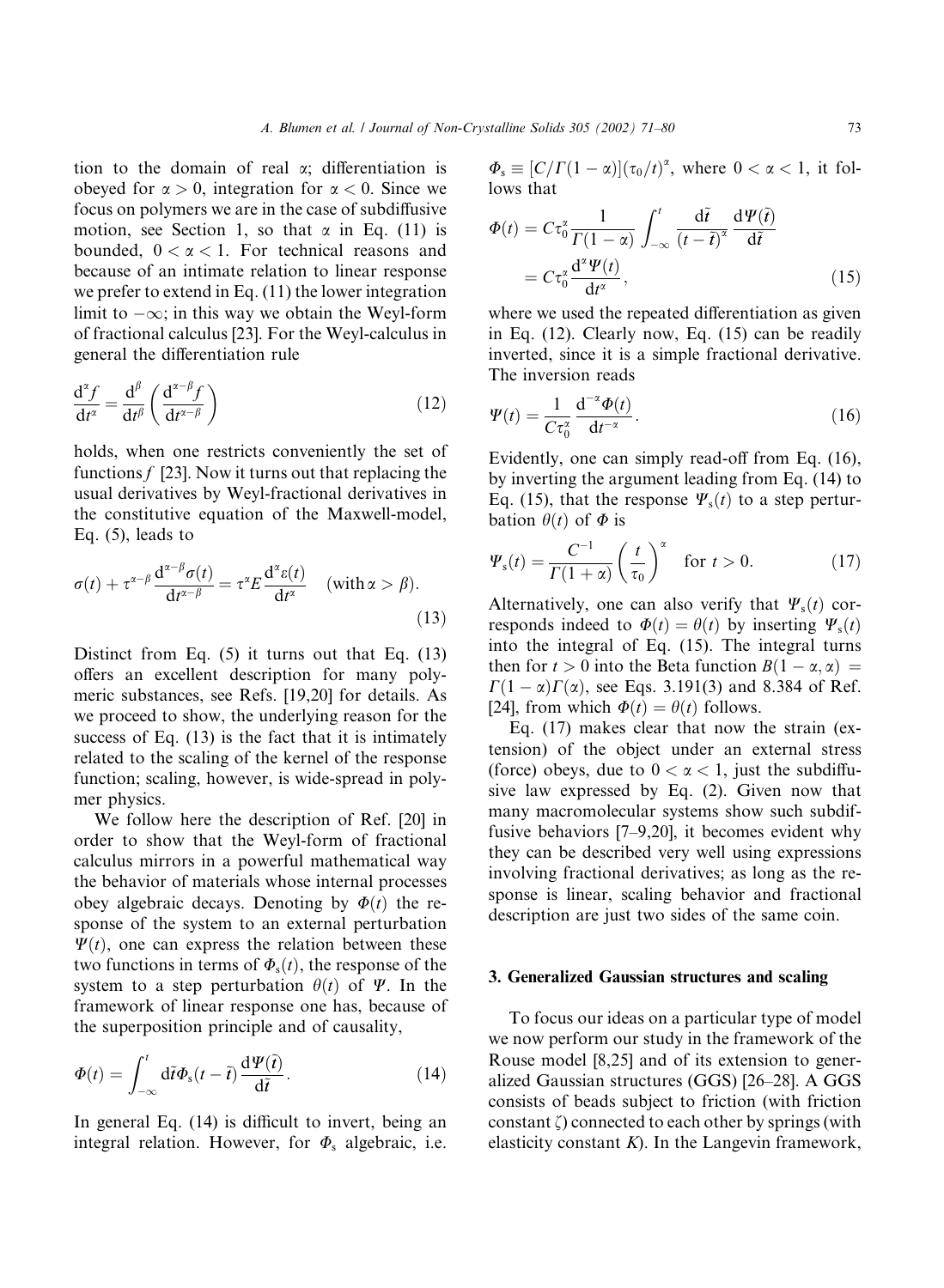the position vector  $r_l(t)$  of the *l*th bead of the GGS, subject to the external force  $F_l(t)$ , obeys

$$
\zeta \frac{\mathrm{d} \mathbf{r}_l(t)}{\mathrm{d} t} + K \sum_{m=1}^N A_{lm} \mathbf{r}_m(t) = \boldsymbol{F}_l(t) + \zeta \boldsymbol{w}_l(t), \tag{18}
$$

where  $\mathbf{A} = \{A_{lm}\}\$ is the connectivity matrix of the GGS (see Refs. [26–28] for details),  $\zeta w_l(t)$  is the thermal noise (here assumed to be Gaussian, with zero mean-value), and  $N$  is the total number of elements (beads) in the system considered. The linear system of difference-differential equations given by Eq. (18) can be completely solved through the diagonalization of the matrix A, see e.g. Ref. [28], a procedure which involves in general determining both the eigenvalues and the eigenfunctions of A. For simplicity, we focus only on the stretching(extension) of the GGS under a constant external force  $\mathbf{F}(t) = F\theta(t)\mathbf{e}_v$ , switched on at  $t = 0$ and acting only on a single bead, say the *l*th, in the y-direction. As discussed in Refs. [28,29], the displacement of the bead along the  $\nu$ -direction,  $Y(t)$ , reads after averaging both over the fluctuating forces  $w_l(t)$  and over all the beads of the GGS

$$
\overline{Y(t)} = \frac{F}{\zeta N} t + \frac{F\tau_0}{\zeta} \frac{1}{N} \sum_{i=2}^{N} \frac{1 - \exp(-\lambda_i(t/\tau_0))}{\lambda_i},
$$
\n(19)

where  $\tau_0 = \zeta/K$ . This expression is very simple, it involves only the eigenvalues  $\lambda_i$  (but not the eigenvectors) of the connectivity matrix A. One may note that in Eq. (19) the motion of the center of mass has separated automatically from the rest. Clearly, the behavior of the motion for extremely short and for very long times is obvious: One has in the limit of very short times, from Eq. (19),  $\overline{Y(t)} \sim Ft/\zeta$ , whereas for very long times one attains  $Y(t) \sim Ft/(N\zeta)$ . This is a very general feature, which makes clear that the particular structure of the GGS under investigation (and thus information about its structural matrix A) is revealed only in the intermediate time domain. This is also the domain which may show anomalous dynamics.

Now in the case of a Gaussian chain, when the force acts on one end of the chain, the displacement  $Y_0(t)$  simplifies to [8,20]

$$
\overline{Y_0(t)} = \frac{F}{N\zeta}t + \frac{2F}{N\zeta}\sum_{p=1}^{\infty} \int_0^t \mathrm{d}\tau \exp(-p^2\tau/\tau_R), \qquad (20)
$$

where  $\tau_R$  denotes the Rouse-time

$$
\tau_{\mathbf{R}} = \frac{\zeta N^2}{\pi^2 K},\tag{21}
$$

which is the longest internal relaxation time of the Rouse chain [8,25]. A simple calculation shows that at short and medium times one obtains as dominant contribution for the displacement (averaged over all beads)

$$
\overline{Y(t)} \sim \frac{F}{\sqrt{\zeta K}} t^{1/2} \quad \text{for } t \ll \tau_R,
$$
\n(22)

which indeed scales according to Eq.  $(2)$  with  $\gamma = 1/2$ . Another scaling relation is obeyed when the generalized Gaussian structure is not a simple chain, but a regular fractal. In this case one obtains, under the same conditions

$$
\overline{Y(t)} \sim \frac{F}{\zeta^{1-d_s/2} K^{d_s/2}} t^{1-d_s/2} \quad \text{for } d_s < 2,
$$
 (23)

as long as  $d_s$ , the so-called spectral dimension, is less than two. Again this relation corresponds to Eq. (2), with  $\gamma = 1 - d_s/2$ .

#### 4. Non-scaling behavior: measurable expressions

In this section we will highlight experiments which allow one to show that for many GGS, scaling – as given by Eq.  $(2)$  – does not hold. Several topological structures do not obey scaling, the most prominent of which are hyper-branched polymers and, as a special case, dendrimers  $[21,28,30]$ . In this paper we center on SWN  $[31-$ 36]. In so doing we will focus on readily measurable quantities for such systems; these are, apart from the above discussed displacement  $Y(t)$ , Eq. (19), also mechanical and dielectric relaxation forms. The mechanical side is exemplified by the complex dynamic modulus  $G^*(\omega)$  or, equivalently, by its real  $G'(\omega)$  and imaginary  $G''(\omega)$  components, given for  $\omega > 0$  by (see also Eqs. 4.159 and 4.160 of Ref. [8])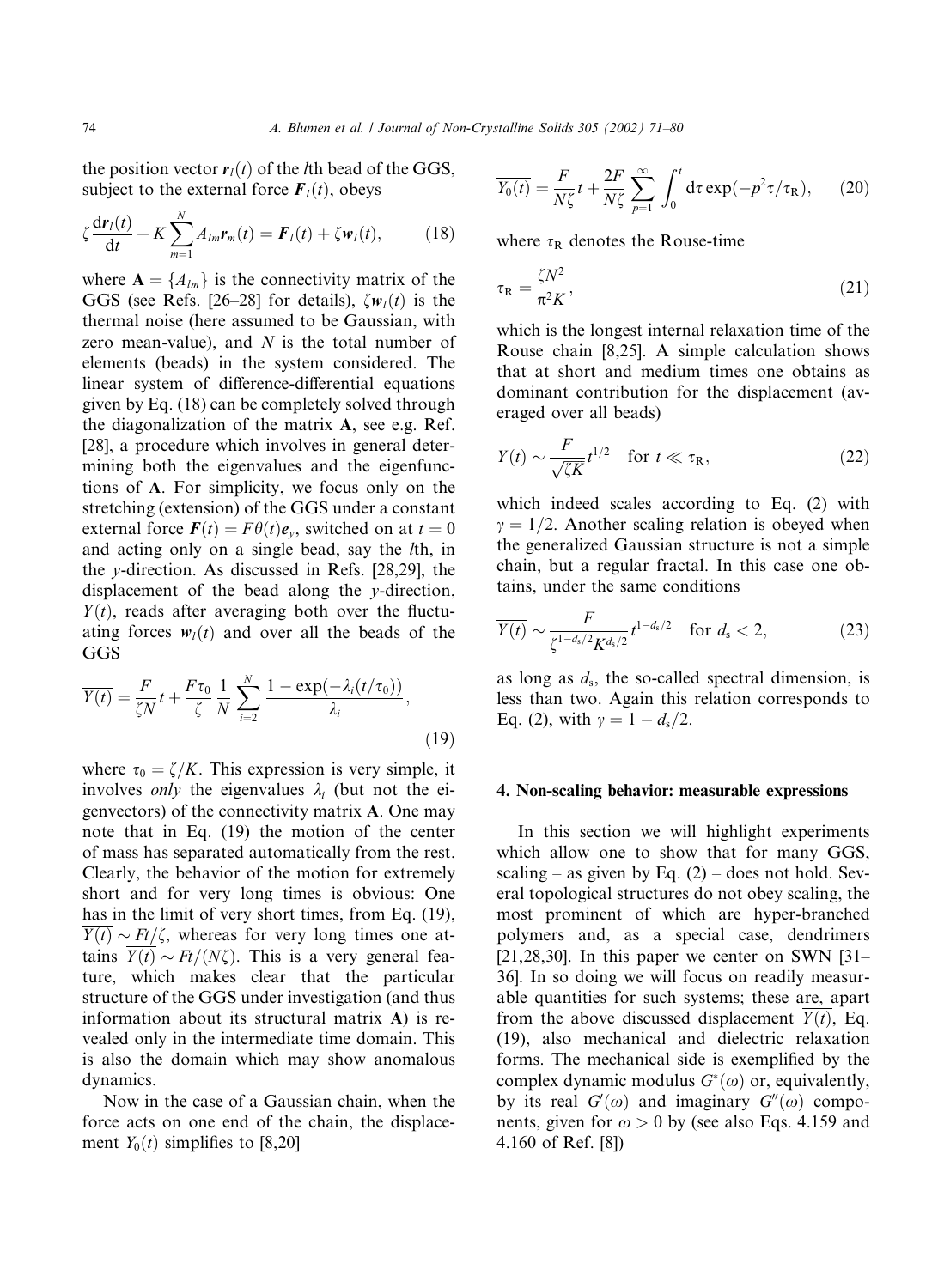$$
G'(\omega) = v k_{\rm B} T \frac{1}{N} \sum_{i=2}^{N} \frac{(\omega \tau_0 / 2 \lambda_i)^2}{1 + (\omega \tau_0 / 2 \lambda_i)^2}
$$
(24)

and

$$
G''(\omega) = v k_{\rm B} T \frac{1}{N} \sum_{i=2}^{N} \frac{\omega \tau_0 / 2\lambda_i}{1 + (\omega \tau_0 / 2\lambda_i)^2},
$$
 (25)

where  $\nu$  is the number of polymer segments (beads) per unit volume,  $\lambda_i$  are the eigenvalues of the connectivity matrix **A** of the system, and  $\tau_0 = \zeta/K$ . The  $\lambda_1 = 0$  mode corresponds to the translation of the whole GGS and may influence in  $G''(\omega)$  only in the very close vicinity of  $\omega = 0$ . Note that the factor 2 in the relaxation times  $\tau_i = \tau_0/2\lambda_i$  arises from the second moment of the displacements involved in computing the stress needed in the evaluation of  $G^*(\omega)$  [8]. As discussed before in a special case, Eqs. (9) and (10), the quantities  $G'(\omega)$ and  $G''(\omega)$  are the storage and the loss modulus, respectively [22,37].

The dielectric relaxation forms are based on the frequency-dependent complex dielectric susceptibility  $\varepsilon^*(\omega)$ . As shown recently, dielectric relaxation is very revealing of complex media, such as percolation structures and fractals [38,39]. As a special model which leads to convenient, simple forms we focus here on the dielectric response of GGSs, which possess dipole moments directed along their bonds (type  $A$  in the usual nomenclature) [40–42]. One has generally for the  $\varepsilon^*(\omega)$  of polar molecules embedded in non-polar solvents under an alternating electric field  $E = E_0 \exp(i\omega t)$ [43]:

$$
\Delta \varepsilon^*(\omega) = \frac{\varepsilon^*(\omega) - \varepsilon_{\infty}}{\varepsilon_0 - \varepsilon_{\infty}} \simeq \int_0^{\infty} \left( -\frac{d}{dt} C_0(M; t) \right)
$$
  
× exp(-i\omega t) dt. (26)

In this equation any local fields are ignored. The  $\varepsilon_0$  and  $\varepsilon_{\infty}$  denote the limiting low- and highfrequency dielectric constants, respectively, and  $C_0(M; t)$  is the normalized autocorrelation function of the total dipole moment  $M(t)$  of the system,  $C_0(\boldsymbol{M}; t) = \langle \boldsymbol{M}(0) \boldsymbol{M}(t) \rangle / \langle \boldsymbol{M}^2(0) \rangle$ . Now, in our A-type model we assign a longitudinal dipole moment  $m_i$  to each bond *j* of the GGS; we consider in the following the special case that the magnitude of each  $m_i$  is directly proportional to

the length of the jth bond, but that the orientation of the  $\{m_i\}$  along the bonds is random and uncorrelated. It is then a straightforward matter to show that also for general GGS (and not only for linear chains [8])  $C_0(M; t)$  averaged over all possible orientation distributions is a simple sum involving the GGS bonds only [44], since

$$
\langle \mathbf{M}(0)\mathbf{M}(t)\rangle = \mu^2 \sum_{j=1}^{N_b} \langle \mathbf{u}_j(0)\mathbf{u}_j(t)\rangle.
$$
 (27)

Here the index j goes over all the  $N_b$ , bonds of the GGS,  $\mu$  is the absolute value of the dipole moment per unit length, and  $u_j = r_l - r_m$  is the vector of the jth bond between the lth and the mth GGS bead. The approach presented here parallels that developed for the dielectric relaxation of regular meshlike networks built from macromolecules with longitudinal dipole moments [45] as well as that for the mechanical relaxation of a regular lattice decorated with subunits [46]. Putting these results together, it follows that

$$
C_0(M;t) = \frac{1}{N} \sum_{i=1}^{N} \exp(-\lambda_i t/\tau_0),
$$
 (28)

where, as before, the  $\lambda_i$  are the eigenvalues of the GGS connectivity matrix  $A$  and  $N$  is the total number of beads in the GGS. The reason why  $C_0(M; t)$  takes the simple form, Eq. (28), is due to the fact that the potential energy  $U$  of the GGS, which enters in the Langevin equation, Eq. (18), equals [26,27]

$$
U = \frac{K}{2} \sum_{j=1}^{N_{\rm b}} \mathbf{u}_j^2 = \frac{K}{2} \sum_{l,m=1}^{N} A_{lm} \mathbf{r}_l \mathbf{r}_m.
$$
 (29)

Therefore, the transformation which diagonalizes **A**, automatically reduces  $\langle M(0)M(t) \rangle$ , Eq. (27), to a sum of exponents, from which Eq. (28) follows.

Inserting now Eq.  $(28)$  in Eq.  $(26)$  leads immediately to the following expressions for the real and the imaginary parts of the dielectric susceptibility  $\Delta \varepsilon^* = \Delta \varepsilon' - i \Delta \varepsilon''$ :

$$
\Delta \varepsilon'(\omega) = \frac{1}{N} \sum_{i=2}^{N} \frac{1}{1 + (\omega \tau_0 / \lambda_i)^2}
$$
(30)

and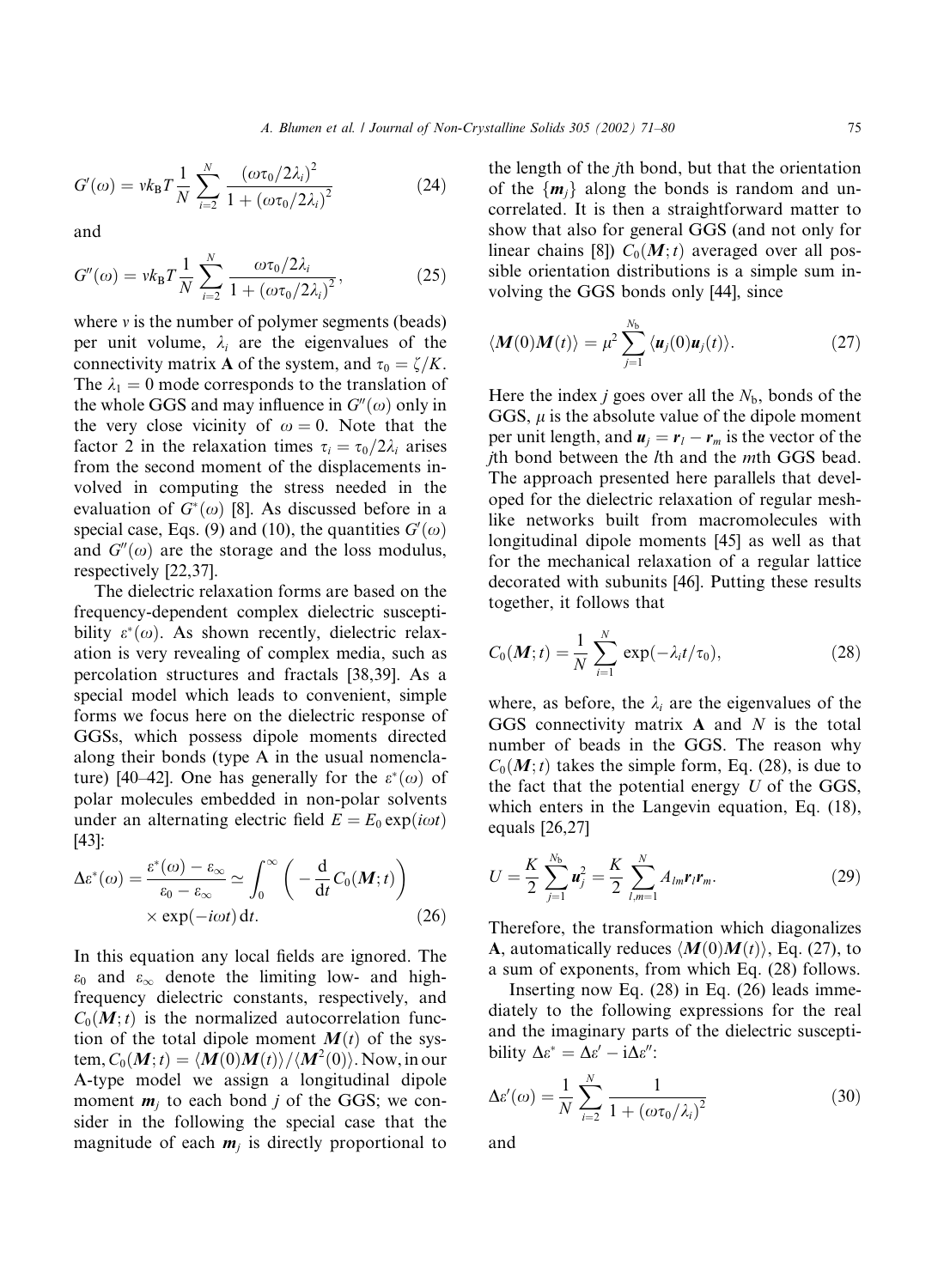$$
\Delta \varepsilon''(\omega) = \frac{1}{N} \sum_{i=2}^{N} \frac{\omega \tau_0 / \lambda_i}{1 + (\omega \tau_0 / \lambda_i)^2}.
$$
 (31)

It should be noted in particular that the dielectric susceptibility  $\Delta \varepsilon^*(\omega)$ , Eqs. (30) and (31), is determined by relaxation times which are twice larger than those appearing in the expressions of mechanical relaxation, Eqs. (24) and (25). As already stressed, for calculating  $G^*(\omega)$  as well as  $\Delta \varepsilon^*(\omega)$  we need only the eigenvalues  $\lambda_i$  (or the corresponding relaxation times  $\tau_i$ ) of the small-world Rouse network (SWRN), but not the eigenfunctions.

# 5. Small-world Rouse networks: numerical calculations

In this section we focus on GGS based on SWNs, the so-called SWRN; recently such SWRNs were used to model disordered crosslinked polymers  $[29]$  by employing the GGSextension of the Rouse model [26–28,47–49]. Such SWRNs are of great theoretical interest, since they interpolate between linear Rouse chains and disordered polymer networks.

One very interesting property of SWNs consists in the appearance of a so-called 'pseudogap' in the density of states [34], namely, a fairly large spacing between the minimal non-vanishing eigenvalue and the zero eigenvalue of the SWN under study. It is thus of importance to see how this theoretical concept and also the general non-scaling behavior of the density of states translate into observable quantities, such as  $Y(t)$ , the averaged bead-motion in external fields, the mechanical  $G'(\omega)$  and  $G''(\omega)$ moduli, and the dielectric  $\varepsilon'(\omega)$  and  $\varepsilon''(\omega)$  relaxation forms. Exemplarily, we studied  $Y(t)$  for SWRN and have shown that it does not obey Eq. (2); a much better description is provided e.g. by the form  $\overline{Y(t)} \sim (Ft/N\zeta) - C't^{1/6} \exp(-C''t^{1/3})$  with  $C<sup>′</sup>$  and  $C<sup>″</sup>$  constants [29]. In the following we center on the SWRN-expressions related to  $G^*(\omega)$ and to  $\varepsilon^*(\omega)$ .

We follow here the SWRN construction of Ref. [29], with the exception that we start from a linear Rouse chain, and not from a ring; the initial chain consists of N beads, connected by elastic springs [8,25]. Then we add additional links (AL), i.e. springs, by connecting each bead of the chain with probability  $q/N$  to another bead, picked randomly. In this way beads distant from each other along the macromolecular backbone may (due to the AL) get to be close in space.

We begin by evaluating  $G'(\omega)$  and  $G''(\omega)$ , Eqs. (24) and (25). In order to obtain  $\lambda_i$ , the corresponding eigenvalues, we proceed as follows: starting from specific realisations of SWRNs, for  $N = 1000$ , we determine the corresponding connectivity matrices  $A$ , Eq. (18). Using standard routines for the diagonalization of symmetric matrices [50], we obtain the N eigenvalues  $\lambda_i$  of each matrix A. In order to ascertain how the differences in SWRN realisations influence the results, we compare these for 10 distinct SWRN realisations. In Figs. 1 and 2 we plot in double logarithmic scales the reduced (dimensionless) storage  $G'(\omega)/\nu k_BT$  and loss  $G''(\omega)/\nu k_BT$  moduli as a function of the reduced frequency  $\omega\tau_0$ ; for  $q = 0.05, q = 0.1,$  and  $q = 0.5$  we present the two extremal results (from 10). We infer that the differences are rather small and that the shapes of the curves are very similar. Note that the differences decrease with increasing  $q$ , indicating that results for SWRNs with small  $q$  are most prone to differ from realisation to realisation. This may be under-



Fig. 1. The reduced storage modulus  $G'(\omega)/\nu k_BT$  plotted in double logarithmic scales vs the reduced frequency  $\omega\tau_0$ . Shown are results for the two extreme realisations (from 10) for SWRN with  $N = 1000$  and  $q = 0.05$  ( $\triangle$ ),  $q = 0.1$  ( $\square$ ), and  $q = 0.5$  (O).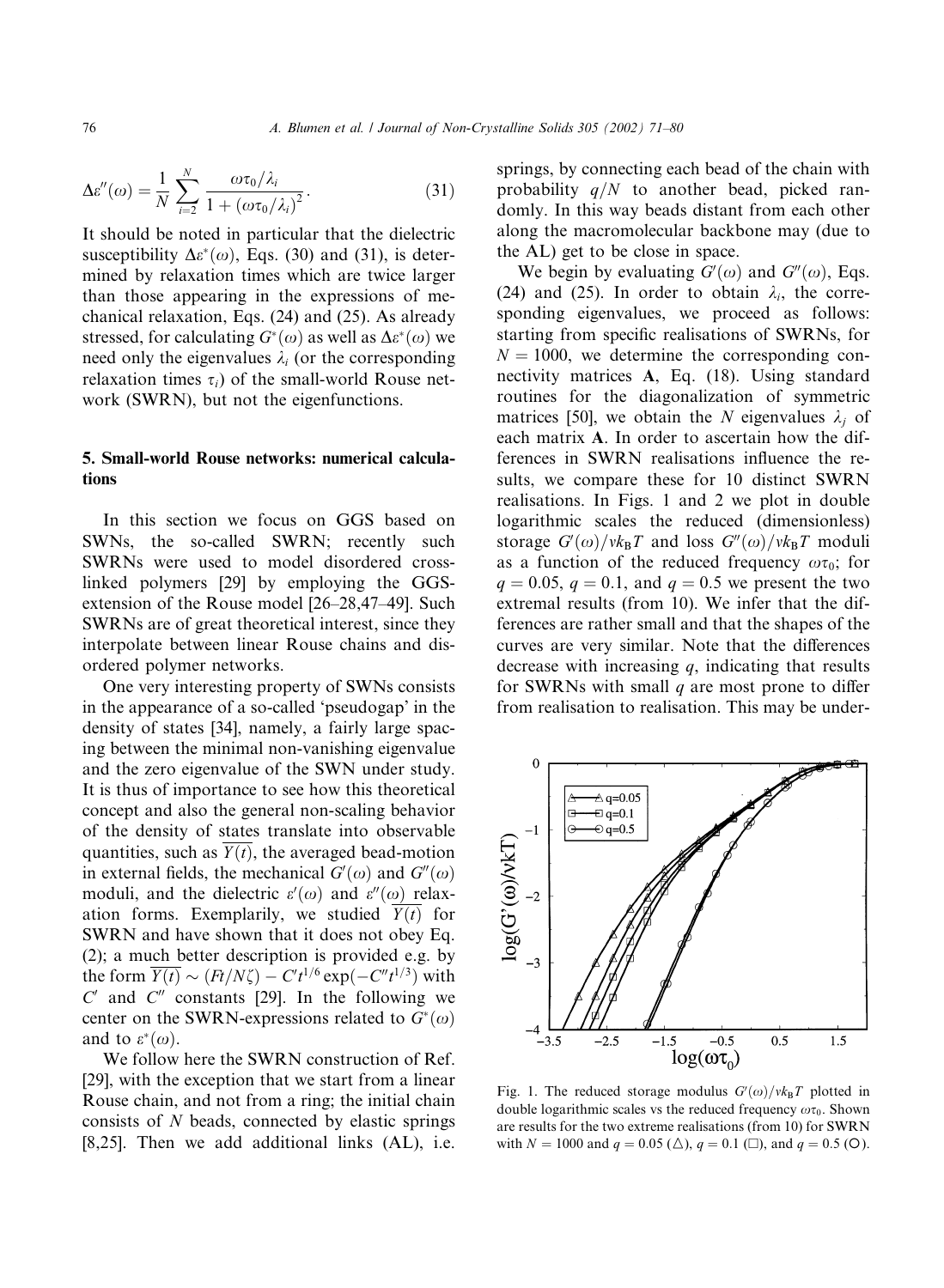

Fig. 2. The reduced loss modulus  $G''(\omega)/v k_BT$  plotted in double logarithmic scales vs the reduced frequency  $\omega\tau_0$ . Shown are results for the two extreme realisations (from 10) for SWRN with  $N = 1000$  and  $q = 0.05$  ( $\triangle$ ),  $q = 0.1$  ( $\Box$ ), and  $q = 0.5$  (O).

stood from the fact that for fixed  $q$  the distribution in the number  $N_{AL}$  of AL is binomial; then  $\langle N_{\rm AL} \rangle = N_q$ ,  $\langle N_{\rm AL}^2 \rangle - \langle N_{\rm AL} \rangle^2 = N_q(1-q)$  and  $(\langle N_{\rm AL}^2 \rangle - \langle N_{\rm AL} \rangle^2)/\langle N_{\rm AL} \rangle^2 = (1 - q)/Nq$  is a measure for the relative fluctuations; note that it gets big for small  $q$ . Moreover, Figs. 1 and 2 indicate that  $G'(\omega)$  is more sensitive to the structural details than  $G''(\omega)$ . Thus for  $q = 0.5$  the curves for  $G''(\omega)$ are practically indistinguishable, whereas changes in  $G'(\omega)$  are still discernible.

In Figs. 3 and 4 we plot for  $N = 1000$  the SWRN  $G'(\omega)$  and  $G''(\omega)$ , averaged over 100 different realisations. In order to display the dependence of  $G'(\omega)$  and  $G''(\omega)$  on q, we let it take the values 0, 0.05, 0.1, and 0.5. The case  $q = 0$  is the standard Rouse chain, whose  $G'(\omega)$  and  $G''(\omega)$  are well known [8]. From Fig. 3 one can distinguish very clearly, for  $q = 0$ , three characteristic scaling domains for  $G'(\omega)$ ; these scale (from low frequencies  $\omega$ ) as  $\omega^2$ ,  $\omega^{1/2}$ , and  $\omega^0$ , respectively.  $G'(\omega)$ in the low-frequency domain, which in Fig. 3 corresponds to  $\omega \tau_0 < 10^{-5}$ , is given by the small- $\omega\tau_0$  expansion of Eq. (24), and goes as  $\omega^2$ ; in the high-frequency domain, in Fig. 3 given by  $\omega \tau_0 > 1$ ,  $G'(\omega)$  tends towards a constant, as evident from Eq. (24). The non-trivial behavior is the intermediate one; for the Rouse chain,  $q = 0$ , one finds a



Fig. 3. The reduced storage modulus  $G'(\omega)/\nu k_BT$  plotted in double logarithmic scales vs the reduced frequency  $\omega\tau_0$ . Shown are results for the SWRN with  $N = 1000$  and  $q = 0$  (-),  $q = 0.05 \ (\triangle), q = 0.1 \ (\square), \text{ and } q = 0.5 \ (\text{O}).$  The averaging is performed over 100 realisations of the SWRN.



Fig. 4. The reduced loss modulus  $G''(\omega)/vk_BT$  plotted in double logarithmic scales vs the reduced frequency  $\omega\tau_0$ . Shown are results for the SWRN with  $N = 1000$  and  $q = 0$  (–),  $q = 0.05$ ( $\triangle$ ),  $q = 0.1$  ( $\square$ ), and  $q = 0.5$  (O). The averaging is performed over 100 realisations of the SWRN.

 $\omega^{1/2}$ -law for over four orders of magnitude in  $\omega$ , see Fig. 3. This behavior changes drastically when  $q \neq 0$ , as is evident from Fig. 3; even a small amount of ALs destroys scaling in the intermediate range. Moreover, the intermediate range itself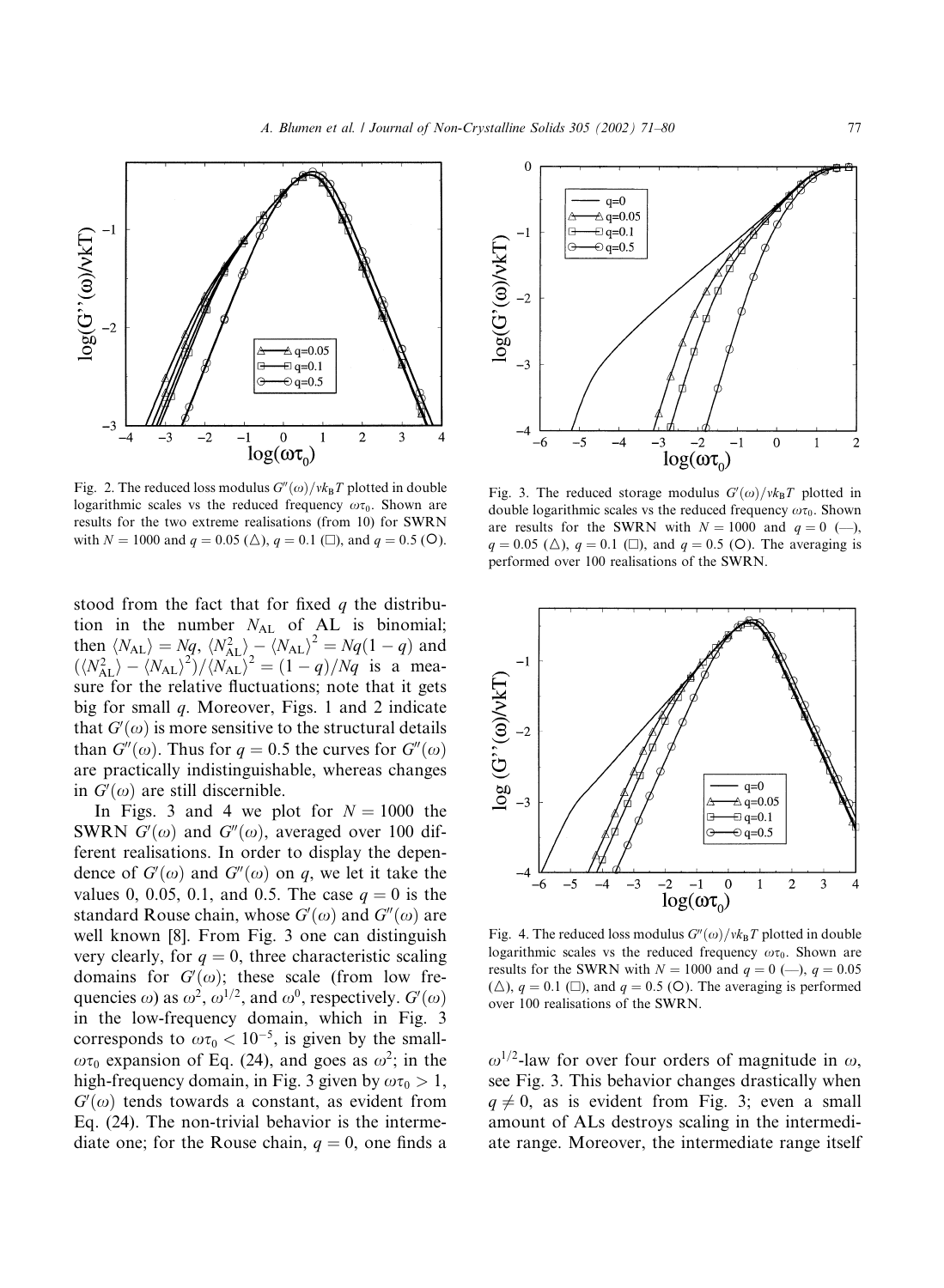gets to be smaller; this is due to the fact that the ALs lead to the disappearance of low-lying modes in the SWRN (the pseudogap situation). Hence by starting from  $q = 0$  and increasing q, the  $\omega^2$ -curves of Fig. 3 shift dramatically to the right. This fact can be used to experimentally determine changes in the spectrum due to the ALs.

A similar conclusion can be drawn for  $G''(\omega)$ . Now  $G''(\omega)$  displays a maximum, see Fig. 4. The position of the maximum is mainly determined by the rather high frequency modes, which correspond to the motion of just a few SWRN beads; hence this position depends only weakly on q. All curves in Fig. 4 show a similar behavior for small and for large  $\omega$ . Expanding Eq. (25) for small and for large  $\omega$  one obtains readily that for very small  $\omega$  one has  $G''(\omega) \sim \omega$ , whereas for very large  $\omega$  one has  $G''(\omega) \sim \omega^{-1}$ . Of particular interest is the intermediate behavior, which for a Rouse chain  $(q = 0)$  shows the usual scaling behavior  $G''(\omega) \sim \omega^{1/2}$ , which is clearly evident in Fig. 4 on the left side of the maximum. Even a slight increase of q immediately wipes out this intermediate scaling behavior. Clearly, as found before in the case of  $G'(\omega)$ , the algebraic scaling is extremely sensitive to even a few ALs which get superimposed on the linear chain and transform it into a SWRN. Also clearly evident from Fig. 4 is the fact that the largest deviations from the  $q = 0$  curve happen on the low-energy-side, again reflecting the fact that it is here that most changes of the spectrum occur; this is the region corresponding to the pseudogap, connected to a cut-off in the internal SWRN relaxation modes and to a shift in the appearance of the so-called terminal relaxation for very small  $\omega$ . The reason why in the high-frequency domain the changes in  $G'(\omega)$  and  $G''(\omega)$ (Figs. 3 and 4) are rather small in going from  $q = 0$ to  $q = 0.5$  is physically clear; in the high-frequency domain one sees the local dynamics, which involves only a few beads, and which is hence little affected by the ALs.

Another interesting feature in Fig. 4 is the fact that the maximum of  $G''(\omega)$  gets higher with increasing q. Recalling that  $G''(\omega)$  accounts for the loss of energy in the system, which is due, on the microscopic scale, to the friction of the beads in the viscous medium, it is clear that all SWRNs with the same number of beads  $N$  have the same energy loss, regardless of q. Now the total loss of energy,  $E_{loss}$ , is proportional to [8,42]

$$
E_{\text{loss}} \sim \int_0^\infty \sum_{i=2}^N \frac{\tau_0/2\lambda_i}{1 + (\omega \tau_0/2\lambda_i)^2} d\omega
$$
  
= 
$$
\sum_{i=2}^N \int_0^\infty \frac{\omega \tau_0/2\lambda_i}{1 + (\omega \tau_0/2\lambda_i)^2} d\ln \omega.
$$
 (32)

Since each of the integrals on the right-hand-side of Eq. (32) is equal to  $\pi/2$ , the total sum is  $(N-1)\pi/2$  (an additional  $\pi/2$  term comes from  $\lambda_1 = 0$ , see the remarks after Eq. (25)). Hence the total surface under the curve  $G''(\omega)$ , plotted (distinct from Fig. 4) semi-logarithmically with respect to  $\omega$ , should be the same for all q values. Given that with increasing q the loss modulus  $G''(\omega)$  gets to be strongly changed (squeezed) in the low-frequency domain and that  $G''(\omega)$  is only very weakly dependent on  $q$  in the high-frequency domain, it follows that the maximal value of  $G''(\omega)$  increases with  $q$ . Our reasoning is clearly confirmed by Fig. 4, which shows an increase of the maximum of  $G''(\omega)$  with q.

The numerical evaluation of the components  $\Delta \varepsilon'(\omega)$  and  $\Delta \varepsilon''(\omega)$  of the dielectric susceptibility  $\Delta \varepsilon^*(\omega)$  of SWRNs proceeds analogously to the evaluation of the components of  $G^*(\omega)$ . In fact, only  $\Delta \varepsilon'(\omega)$  needs to be computed, since from Eqs. (25) and (31)  $G''(\omega)$  and  $\Delta \varepsilon''(\omega)$  are (apart from the factor of 2 multiplying the  $\lambda_i$ ) proportional to each other. Hence the dielectric loss factor  $\Delta \varepsilon''(\omega)$  has practically the same frequency dependence as the loss modulus  $G''(\omega)$ ; the only difference being the fact that the relaxation times of  $\Delta\varepsilon''(\omega)$  are twice as large as those of  $G''(\omega)$ . Hence, due to the logarithmic scales of Fig. 4, the plot of  $\Delta \varepsilon''(\omega)$  differs from the corresponding plot of the reduced  $G''(\omega)/vk_BT$  only by a shift along the  $\omega$ -axis. Turning now to  $\Delta \varepsilon'(\omega)$ , we evaluate it for SWRNs with  $N = 1000$ , averaged over 100 realisations, where q is equal to 0, 0.05, 0.1, and 0.5, respectively. The plots are given in Fig. 5, again, in double logarithmic scale. At low frequencies,  $\omega \tau_0 \ll 1$ , for the Rouse chain, i.e.  $q = 0$ ,  $\Delta \varepsilon'(\omega)$ obeys  $|\Delta \varepsilon'(\omega) - 1| \sim (\omega \tau_0)^2$ , i.e. it deviates only slightly from a constant. At larger frequencies, one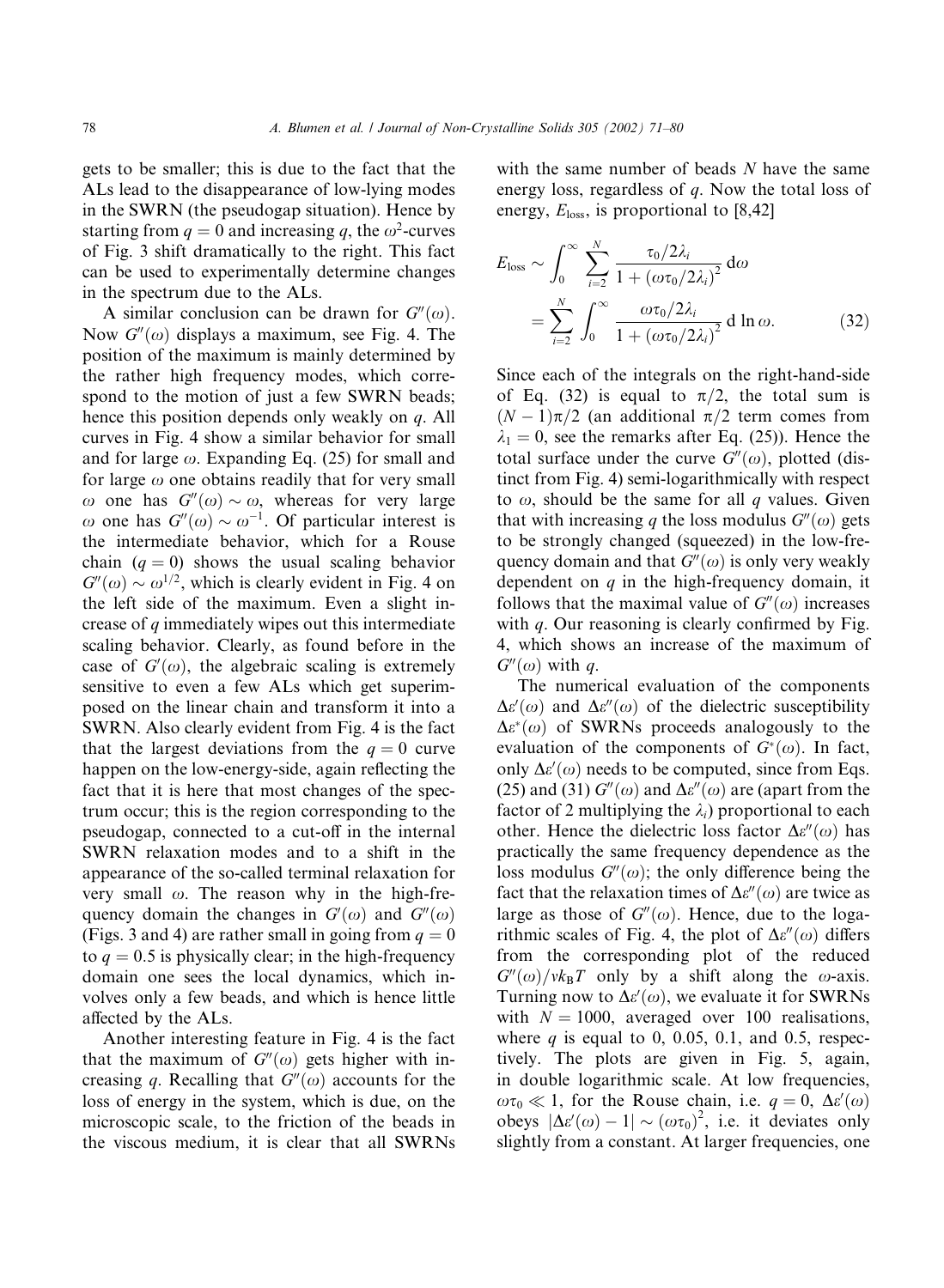

Fig. 5. The real part of the dielectric susceptibility  $\Delta \varepsilon'(\omega)$ plotted in double logarithmic scales vs the reduced frequency  $\omega \tau_0$ . Shown are results for the SWRN with  $N = 1000$  and  $q = 0$ (–),  $q = 0.05 \, (\triangle)$ ,  $q = 0.1 \, (\square)$ , and  $q = 0.5 \, (\square)$ . The averaging is performed over 100 realisations of the SWRN.

observes for  $q = 0$  first a domain dominated by the internal Rouse-relaxation of the chain, in which  $|\Delta \varepsilon'(\omega) - 1| \sim (\omega \tau_0)^{1/2}$ , followed, at high frequencies,  $\omega \tau_0 > 1$ , by the usual Debye decay,  $\Delta \varepsilon'(\omega) \sim (\omega \tau_0)^{-2}$ . As before, by increasing q (i.e. increasing the ALs) the smallest eigenvalues (maximum relaxation times) of the SWRN increase (decrease). Thus in Fig. 5 the frequency domain corresponding to the internal SWRN relaxation becomes shorter and sets in at higher frequencies; this can be visualized as an increase in the rigidity of the SWRNs with increasing  $q$ . On the highfrequency side, with increasing  $q$ , the curves tend to become steeper, see Fig. 5.

Summarizing, both the mechanical and the dielectrical relaxation properties of SWRNs depend in their intermediate  $\omega$ -domain strongly on the number of ALs inserted into the linear chain. We infer that SWRNs belonging to different values of q can be readily distinguished, through judicious experiments.

# 6. Conclusions

Anomalous diffusion, often characterized by a power-law dependence of the mean-square displacement of a moving particle on time, arises in a number of different physical situations. Such scaling often shows up in other measurable quantities, such as mechanical response and dielectric relaxation functions. Here we stressed how a description in terms of fractional calculus can be very convenient when dealing with scaling systems, e.g. by using fractional kinetic equations to describe the power-law response of such systems to external perturbations. As examples of systems that display power-law dynamics, we discussed linear and fractal generalized Gaussian structures. However, many systems behave in more complicated ways and thus their response deviates from simple scaling. Here we treated in detail one class of such systems, namely the so-called SWRNs. We focused on four measurable quantities: the storage modulus, the loss modulus, and the real and imaginary parts of the dielectric susceptibility. From general analytical expressions involving only the eigenvalues of the associated connectivity matrix, we evaluated numerically these quantities. The results display a wide variety of non-scaling behaviors and depend strongly on the number of additional links inserted into the regular Rouse chain. We were able to explain the shape of the ensuing curves by invoking the increased rigidity of the SWRN with increasing q, a fact related to the pseudogap concept.

### Acknowledgements

The support of the DFG and of the Fonds der Chemischen Industrie is gratefully acknowledged. A.A.G. acknowledges the support of the Alexander von Humboldt Foundation.

#### **References**

- [1] H. Scher, M. Lax, Phys. Rev. B 7 (1973) 4491, 4502.
- [2] H. Scher, E.W. Montroll, Phys. Rev. B 12 (1975) 2455.
- [3] M.F. Shlesinger, J. Stat. Phys. 36 (1984) 639.
- [4] G. Zumofen, A. Blumen, J. Klafter, M.F. Shlesinger, J. Stat. Phys. 54 (1989) 1519.
- [5] H. Schiessel, G. Oshanin, A. Blumen, J. Chem. Phys. 103 (1995) 5070.
- [6] A. Blumen, Philos. Mag. B 81 (2001) 1021.
- [7] P.-G. de Gennes, Scaling Concepts in Polymer Physics, Cornell University, Ithaca, NY, 1979.